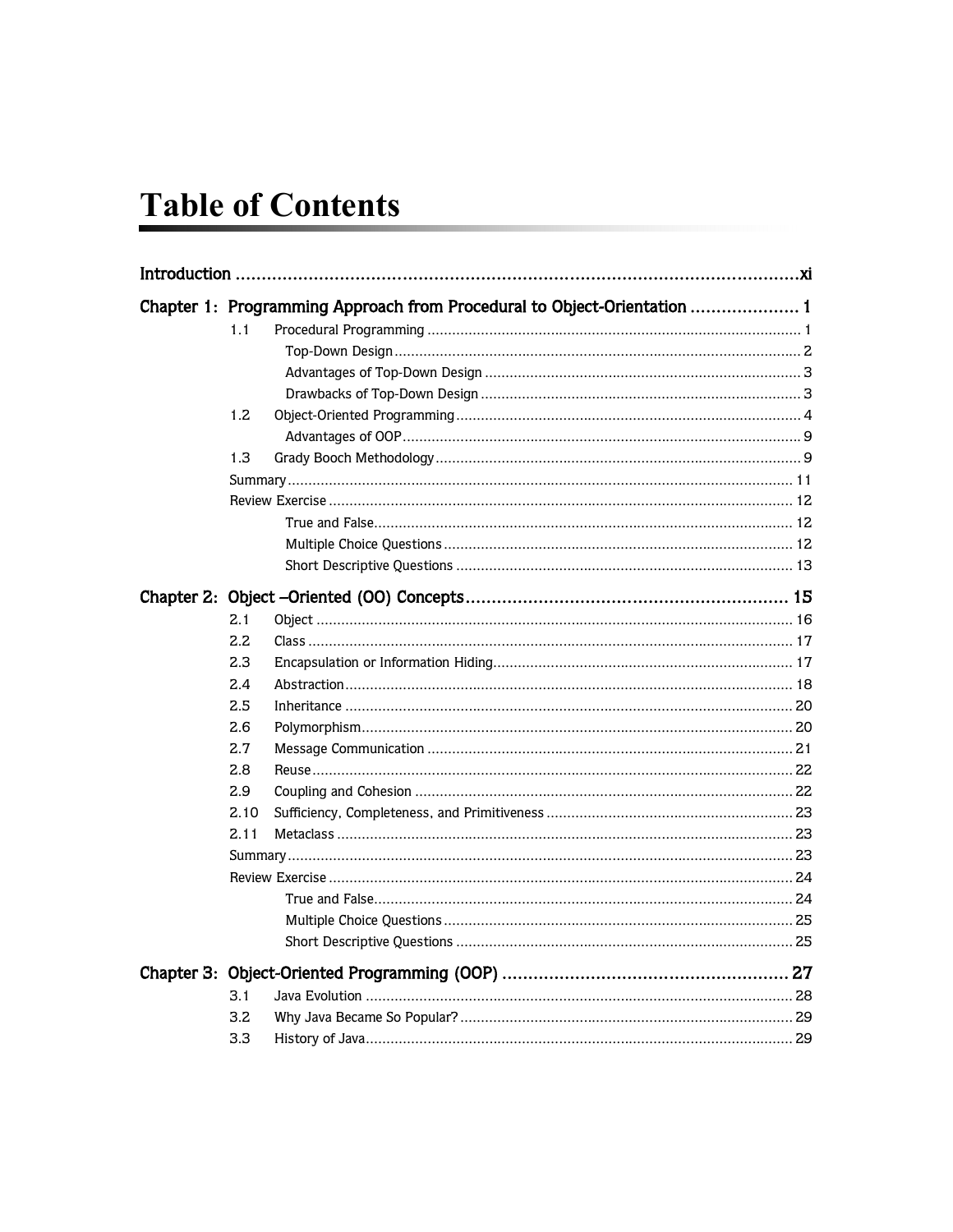### iv ▶ Table of Contents

| 3.4 |                                                                   |  |
|-----|-------------------------------------------------------------------|--|
| 3.5 |                                                                   |  |
|     |                                                                   |  |
| 3.6 |                                                                   |  |
| 3.7 |                                                                   |  |
|     |                                                                   |  |
|     |                                                                   |  |
|     |                                                                   |  |
|     |                                                                   |  |
|     |                                                                   |  |
|     |                                                                   |  |
|     |                                                                   |  |
|     | Chapter 4: Java Language Elements and Flow Control Statements  45 |  |
| 4.1 |                                                                   |  |
|     |                                                                   |  |
|     |                                                                   |  |
|     |                                                                   |  |
|     |                                                                   |  |
| 4.2 |                                                                   |  |
| 4.3 |                                                                   |  |
| 4.4 |                                                                   |  |
|     |                                                                   |  |
|     |                                                                   |  |
|     |                                                                   |  |
|     |                                                                   |  |
|     |                                                                   |  |
| 4.5 |                                                                   |  |
| 4.6 |                                                                   |  |
| 4.7 |                                                                   |  |
|     |                                                                   |  |
|     |                                                                   |  |
|     |                                                                   |  |
| 4.8 |                                                                   |  |
|     |                                                                   |  |
|     |                                                                   |  |
|     |                                                                   |  |
|     |                                                                   |  |
| 4.9 |                                                                   |  |
|     |                                                                   |  |
|     |                                                                   |  |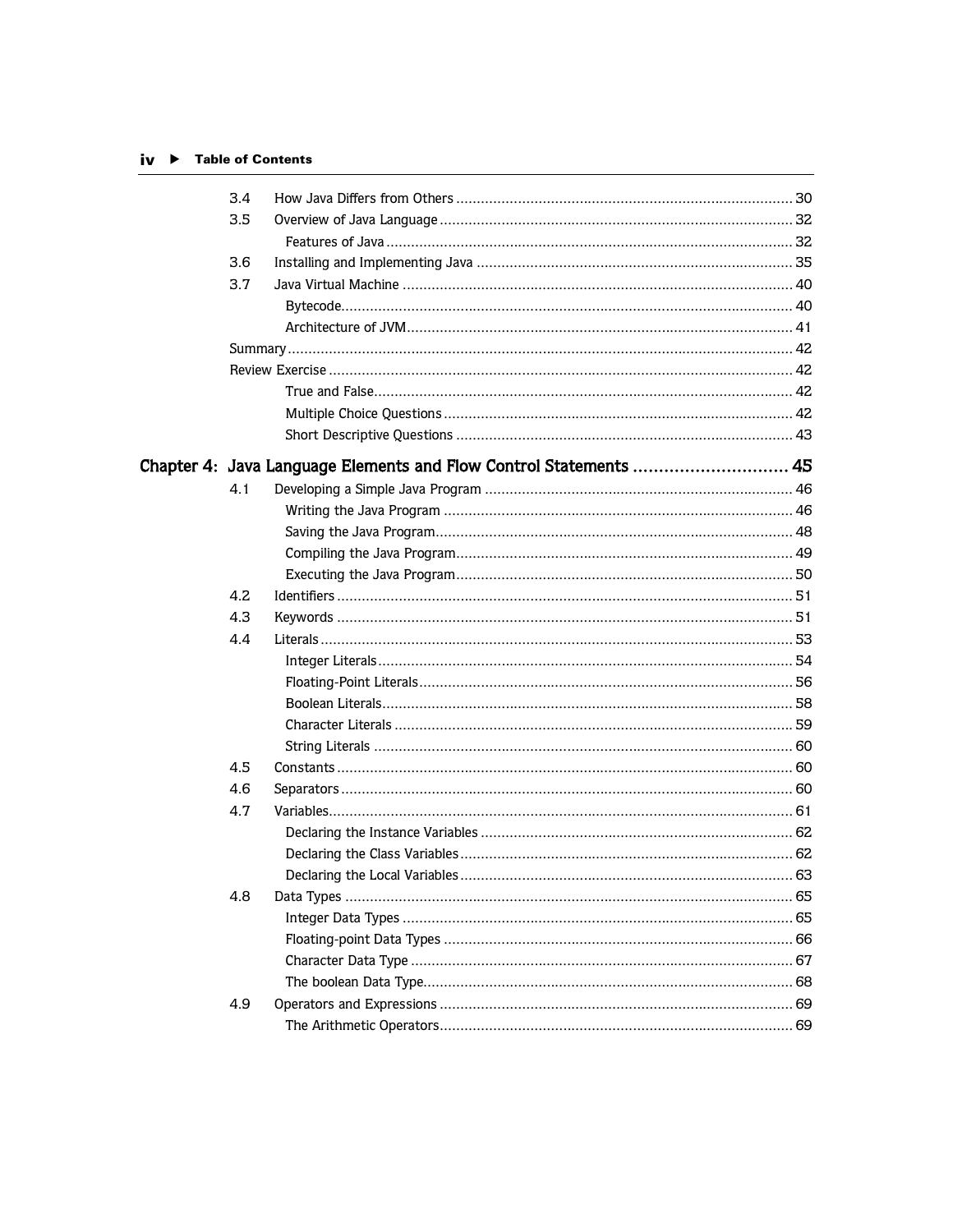| 4.10 |  |
|------|--|
|      |  |
|      |  |
|      |  |
|      |  |
|      |  |
|      |  |
|      |  |
|      |  |
|      |  |
|      |  |
|      |  |
| 5.1  |  |
|      |  |
|      |  |
|      |  |
|      |  |
| 5.2  |  |
|      |  |
|      |  |
| 5.3  |  |
| 5.4  |  |
| 5.5  |  |
| 5.6  |  |
|      |  |
|      |  |
|      |  |
| 5.7  |  |
| 5.8  |  |
| 5.9  |  |
|      |  |
|      |  |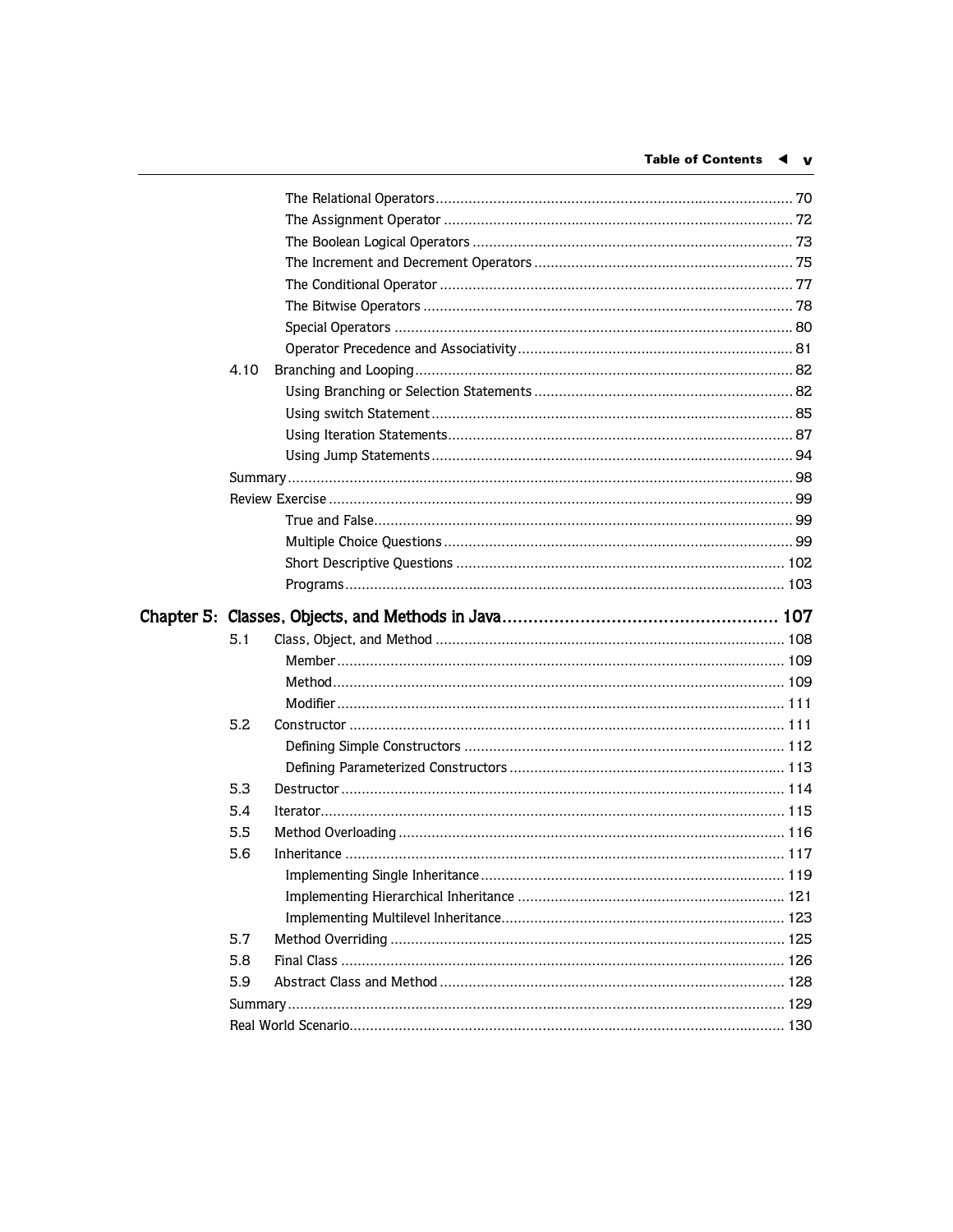### $vi$   $\rightarrow$  Table of Contents

| 6.1 |  |
|-----|--|
| 6.2 |  |
| 6.3 |  |
|     |  |
|     |  |
|     |  |
|     |  |
|     |  |
|     |  |
|     |  |
|     |  |
| 7.1 |  |
|     |  |
|     |  |
|     |  |
| 7.2 |  |
|     |  |
|     |  |
|     |  |
|     |  |
|     |  |
|     |  |
| 7.3 |  |
|     |  |
|     |  |
|     |  |
|     |  |
|     |  |
|     |  |
|     |  |
|     |  |
|     |  |
|     |  |
|     |  |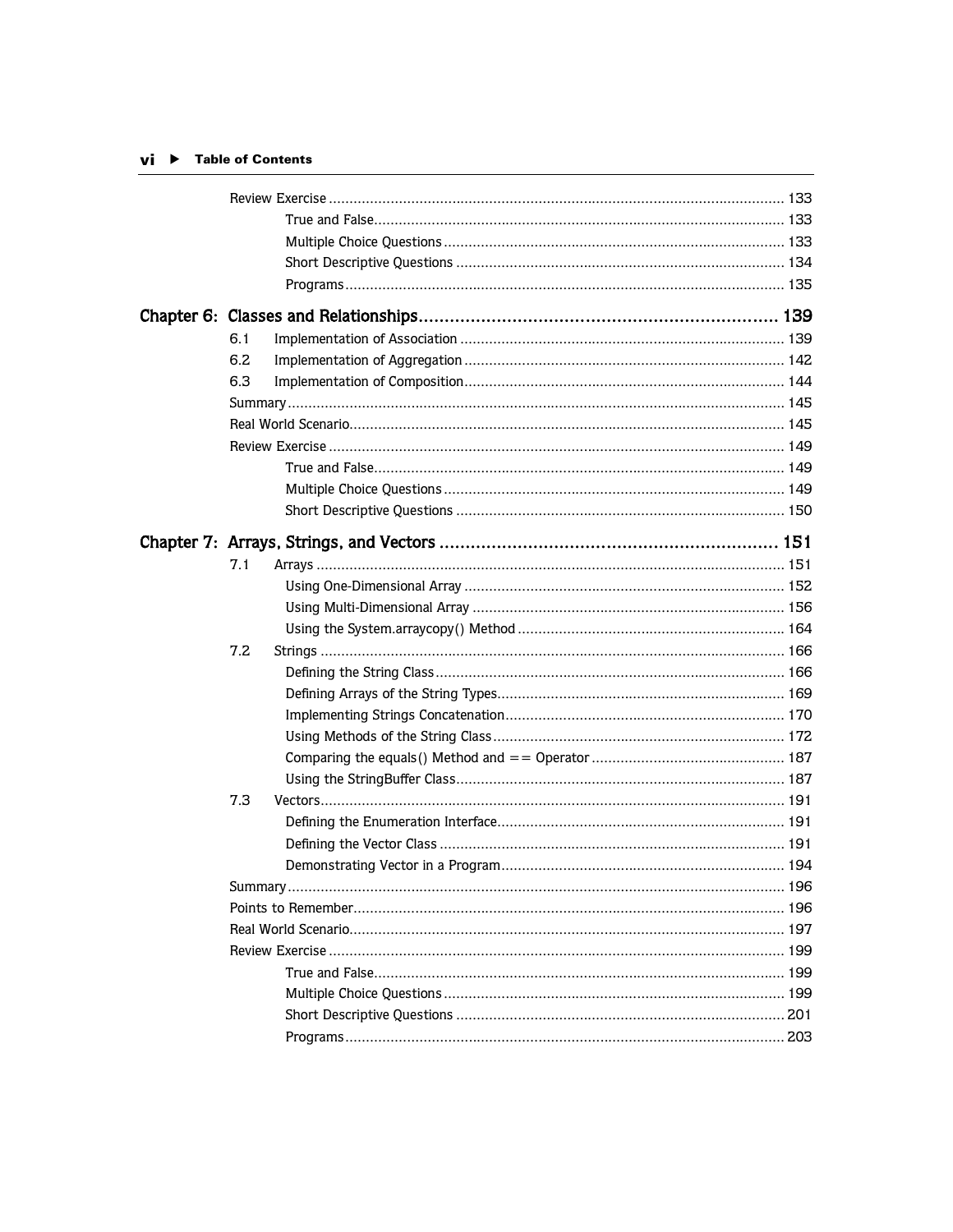|  | 8.1 |                                                                     |  |
|--|-----|---------------------------------------------------------------------|--|
|  |     |                                                                     |  |
|  |     |                                                                     |  |
|  | 8.2 |                                                                     |  |
|  | 8.3 |                                                                     |  |
|  | 8.4 |                                                                     |  |
|  | 8.5 | When Would You Use an Abstract Class and When to Use Interface? 214 |  |
|  |     |                                                                     |  |
|  |     |                                                                     |  |
|  |     | Make a Decision at Design Time: Abstract Class or Interface  215    |  |
|  |     |                                                                     |  |
|  |     |                                                                     |  |
|  |     |                                                                     |  |
|  |     |                                                                     |  |
|  |     |                                                                     |  |
|  |     |                                                                     |  |
|  |     |                                                                     |  |
|  |     |                                                                     |  |
|  | 9.1 |                                                                     |  |
|  |     |                                                                     |  |
|  |     |                                                                     |  |
|  |     |                                                                     |  |
|  | 9.2 |                                                                     |  |
|  | 9.3 |                                                                     |  |
|  | 9.4 |                                                                     |  |
|  | 9.5 |                                                                     |  |
|  |     |                                                                     |  |
|  |     |                                                                     |  |
|  |     |                                                                     |  |
|  |     |                                                                     |  |
|  |     |                                                                     |  |
|  |     |                                                                     |  |
|  |     |                                                                     |  |
|  |     |                                                                     |  |
|  |     |                                                                     |  |
|  |     |                                                                     |  |
|  | 9.6 |                                                                     |  |
|  |     |                                                                     |  |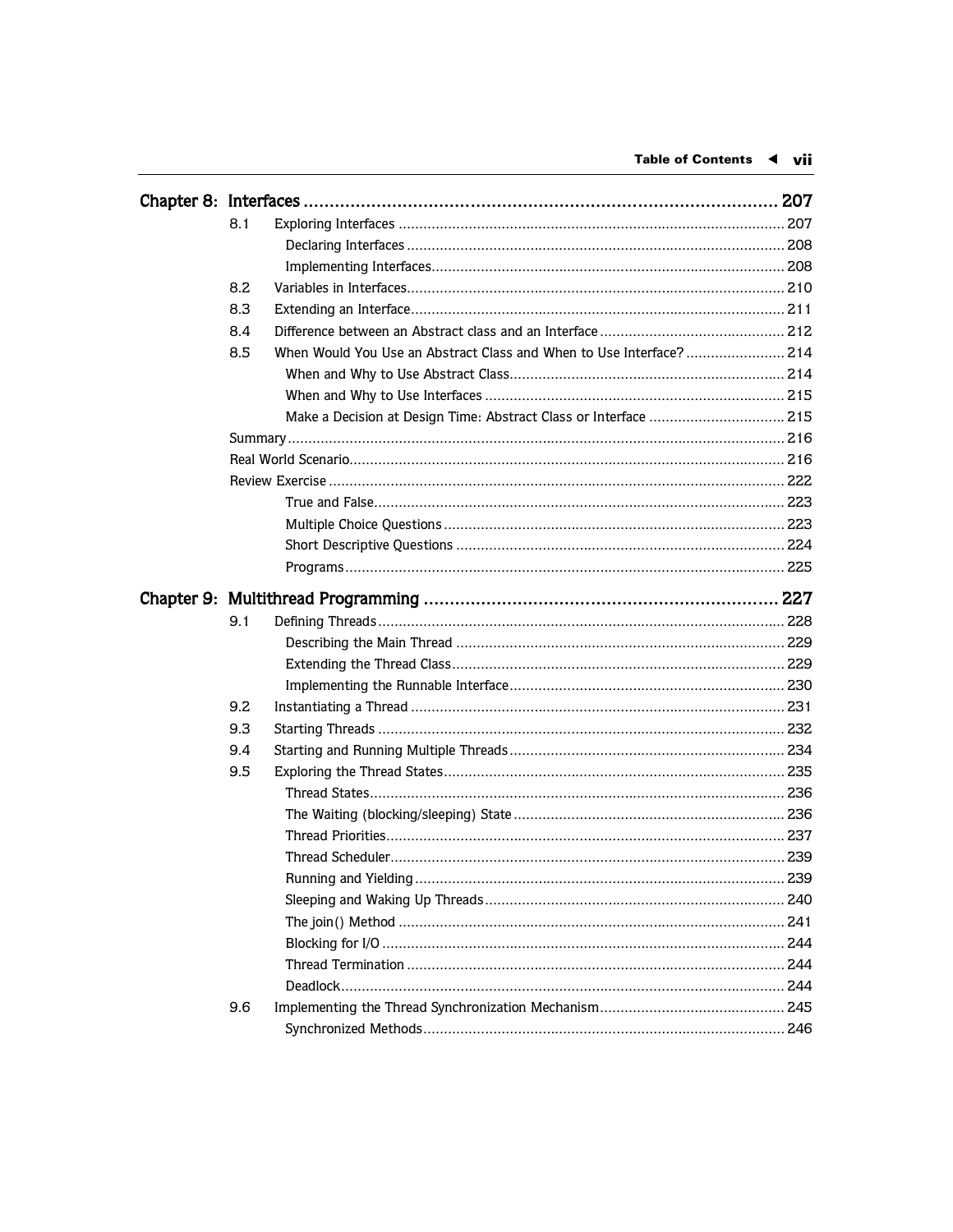### viii ▶ Table of Contents

| 9.7  |                                                               |  |
|------|---------------------------------------------------------------|--|
|      |                                                               |  |
|      |                                                               |  |
|      |                                                               |  |
|      |                                                               |  |
|      |                                                               |  |
|      |                                                               |  |
|      |                                                               |  |
|      | Chapter 10:Packaging in Java ………………………………………………………………………… 261 |  |
| 10.1 |                                                               |  |
| 10.2 |                                                               |  |
| 10.3 |                                                               |  |
|      |                                                               |  |
|      |                                                               |  |
|      |                                                               |  |
|      |                                                               |  |
| 10.4 |                                                               |  |
|      |                                                               |  |
|      |                                                               |  |
|      |                                                               |  |
|      |                                                               |  |
|      |                                                               |  |
| 10.5 |                                                               |  |
|      |                                                               |  |
|      |                                                               |  |
|      |                                                               |  |
|      |                                                               |  |
|      |                                                               |  |
| 10.6 |                                                               |  |
|      |                                                               |  |
|      |                                                               |  |
|      |                                                               |  |
|      |                                                               |  |
|      |                                                               |  |
|      |                                                               |  |
|      |                                                               |  |
|      |                                                               |  |
|      |                                                               |  |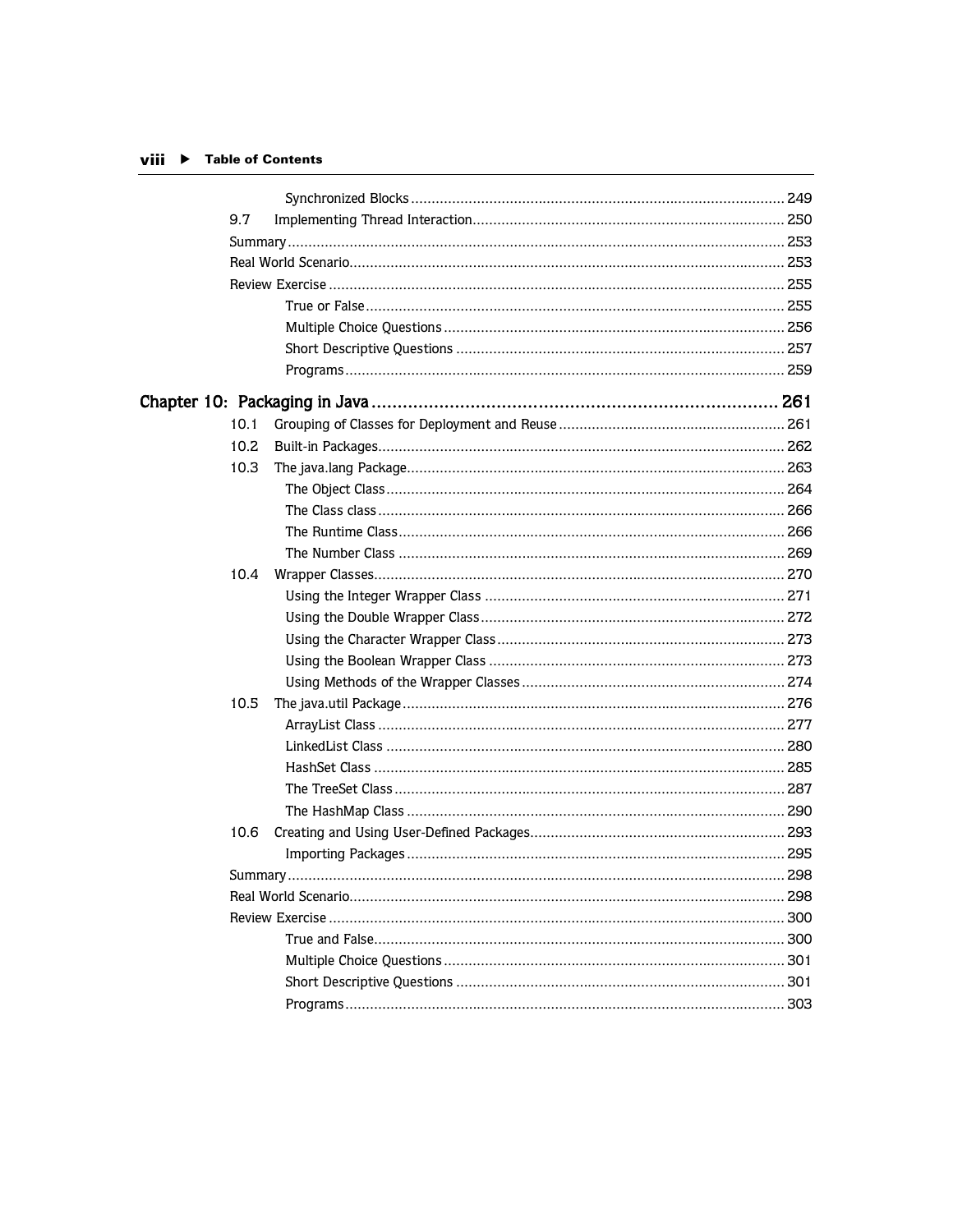| 11.1 |  |
|------|--|
| 11.2 |  |
| 11.3 |  |
|      |  |
|      |  |
|      |  |
|      |  |
|      |  |
| 11.4 |  |
| 11.5 |  |
|      |  |
|      |  |
|      |  |
|      |  |
|      |  |
|      |  |
|      |  |
|      |  |
|      |  |
|      |  |
|      |  |
| 12.1 |  |
|      |  |
|      |  |
|      |  |
|      |  |
|      |  |
| 12.2 |  |
|      |  |
|      |  |
|      |  |
|      |  |
|      |  |
|      |  |
|      |  |
|      |  |
|      |  |
|      |  |
|      |  |
|      |  |
|      |  |